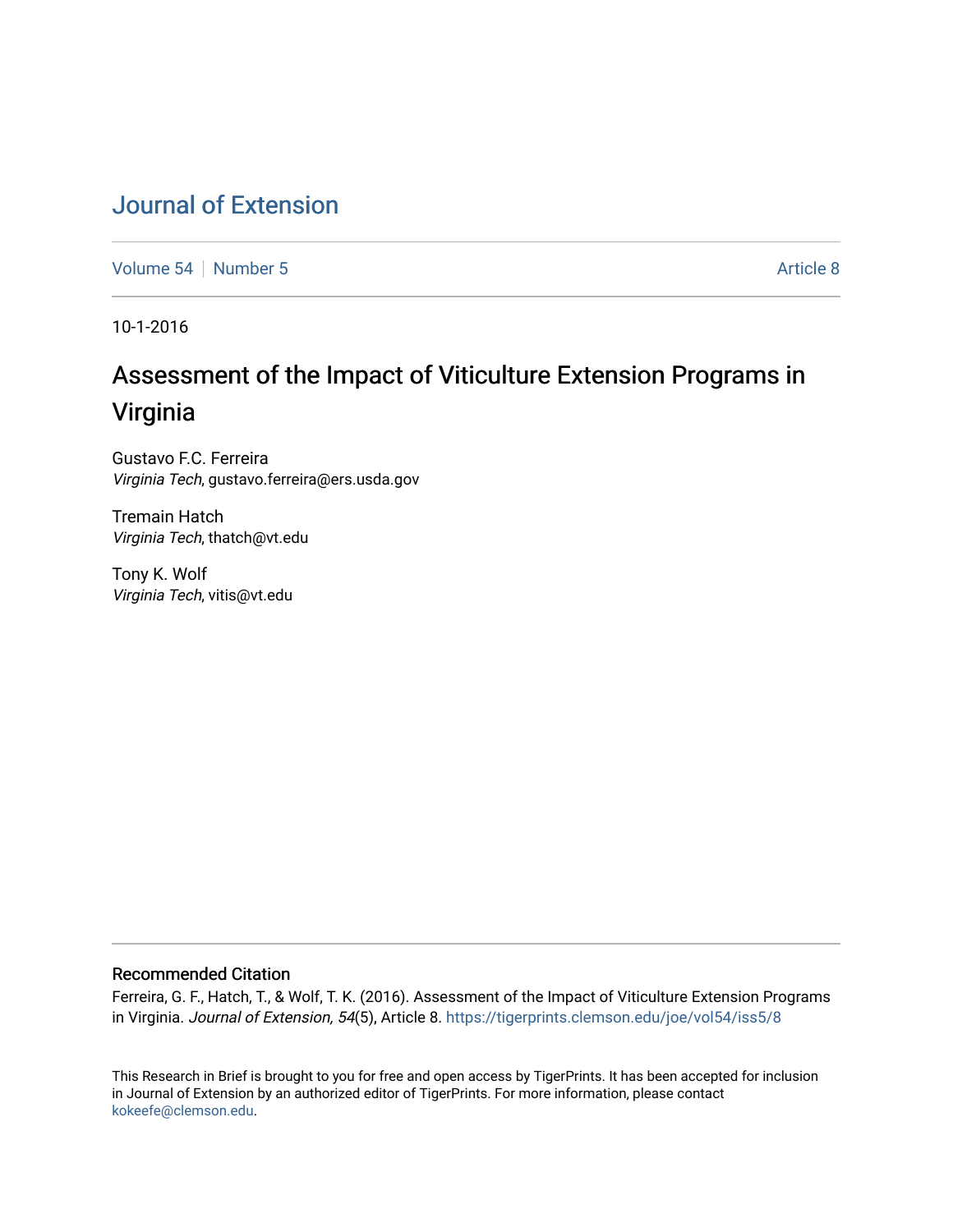

**October 2016 Volume 54 Number 5 Article # 5RIB6 Research In Brief**

# **Assessment of the Impact of Viticulture Extension Programs in Virginia**

#### **Abstract**

The study discussed in this article assessed the impact of Virginia Cooperative Extension (VCE) on the Virginia wine grape industry. An online survey was developed and administered to members of the Virginia Vineyards Association. The results indicate that the resources and recommendations VCE and Virginia Tech have provided have been beneficial to Virginia grape growers, although growers who operate larger farms, produce wine commercially, or have higher levels of viticulture training are less likely to benefit from the relevant programs. Growers operating near where the programs are often delivered and those with higher levels of experience have benefited the most.

**Gustavo F. C. Ferreira** Economist Economic Research Service, U.S. Department of **Agriculture** Crops Branch Washington, DC [gustavo.ferreira@ers.](mailto:gustavo.ferreira@ers.usda.gov) [usda.gov](mailto:gustavo.ferreira@ers.usda.gov)

**Tremain Hatch Viticulture** Extension/Research Associate Virginia Tech Winchester, Virginia [thatch@vt.edu](mailto:thatch@vt.edu)

**Tony K. Wolf** Professor Virginia Tech Winchester, Virginia [vitis@vt.edu](mailto:vitis@vt.edu)

### **Introduction**

The economic contribution of Cooperative Extension to U.S. agriculture has been significant and multifaceted. Some of Extension's most visible efforts involve the dissemination of technology and the facilitation of technology adoption, bridging the gap between findings in the lab and practices on the farm, and the fostering of increases in production efficiency. As a case in point, Virginia Tech University and Virginia Cooperative Extension (VCE) personnel have provided a range of educational resources to Virginia's grape and wine industries over the past 30 years. Extension educational tools used in the Virginia grape industry have included geographic information system (GIS) tools for site evaluation, a comprehensive wine grape production guide (Wolf, 2008), newsletters, workshops and demonstration projects, coordination and planning of annual technical conferences in concert with industry associations, and farm visits by VCE specialists and agents. Annual pest management guides, other Extension bulletins, and social media also have been used to disseminate information. Additionally, the first phase of an online tool for evaluating vineyard sites was launched in 2014 as an output of a U.S. Department of Agriculture/National Institute of Food and Agriculture project.

The Virginia wine and grape industries have rapidly expanded over the past 30 years, and Virginia is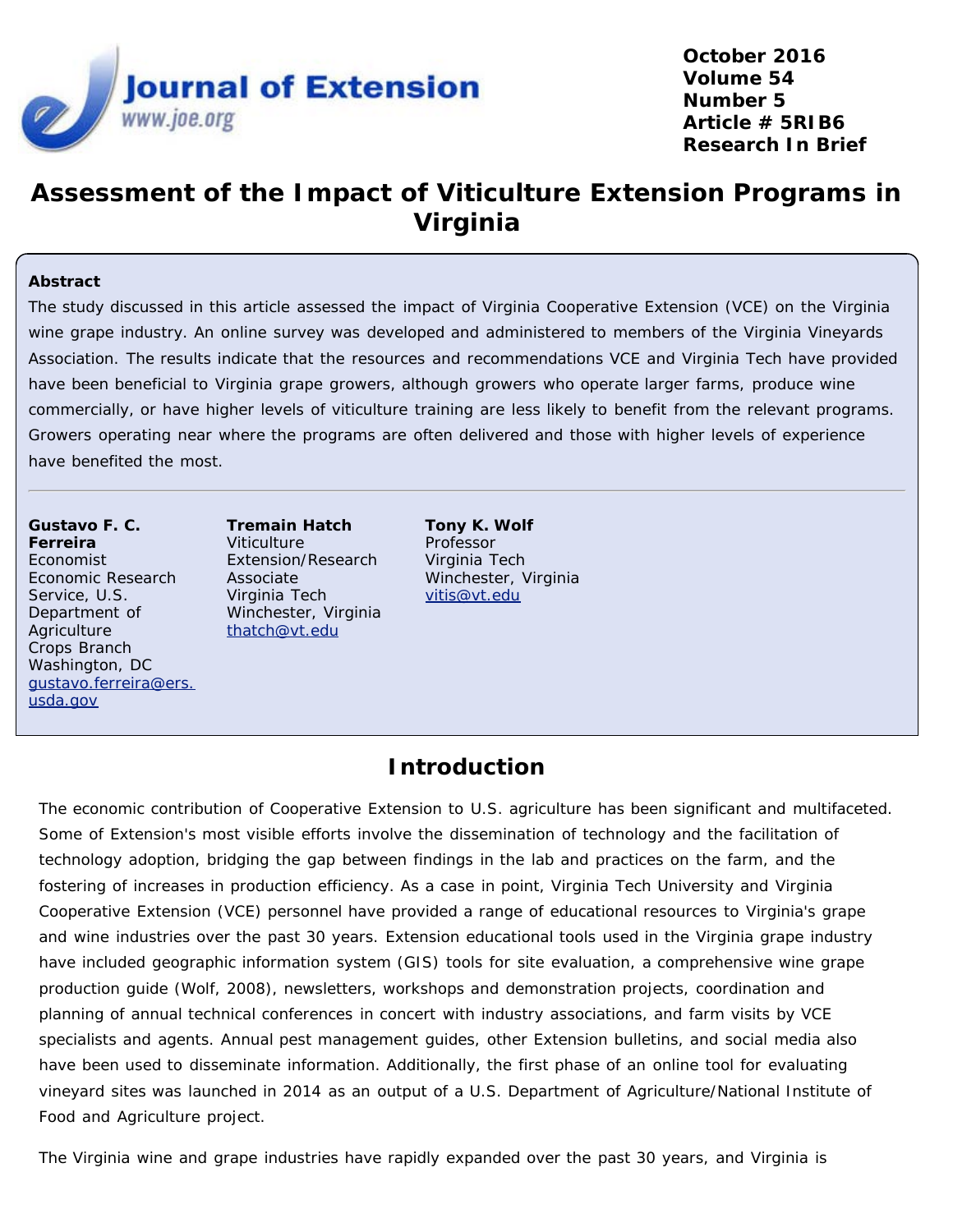currently ranked fifth nationally with respect to wine grape production and number of wineries (U.S. Department of Agriculture, National Agricultural Statistics Service, 2014). The growth of Virginia's farm wine industry has occurred against a backdrop of increasing interest in wine and agritourism. Total and per capita wine consumption in the United States accelerated after the Second World War and attained 2.4 gal/person in 1986 (Wine Institute, 2014). Although consumption declined over the subsequent 7 years to 1.7 gal/person in 1993, it steadily rose to 2.8 gal/person in 2014 (Wine Institute, 2014). Although per capita wine consumption remains much lower than in some European countries, the United States has been the largest wine consuming nation since 2010 (Wine Institute, 2015). Almost 60% of that wine originates in California wineries, with imports and wine from other U.S. states contributing the balance (Wine Institute, 2014). Despite the dominance of California wine in American culture, all states have licensed wineries, and many states have industries with significant, measurable impacts on state agricultural revenues (Cristaldi, 2016).

Despite this apparent positive outlook, growth in the number of Virginia wineries and growth in wine sales have outpaced Virginia wine grape production. This circumstance poses a significant constraint because under federal law, the use of a U.S. appellation of origin (e.g., "Virginia") requires that no less than 75% of the volume of the wine be derived from grapes grown in the labeled appellation of origin (U.S. Department of the Treasury, Alcohol and Tobacco Tax and Trade Bureau, 2014). Market mechanisms appear to have failed to address this issue, and grape production that does not keep pace with the growing winery demand will slow continued industry expansion. Such market imbalance could be explained by a number of factors, but the primary constraints are the significant capital costs associated with vineyard establishment and the inherent risks of grape production in Virginia's variable climate. The Virginia Wine Board and industry associations have identified new vineyard plantings as a major objective for the wine industry to continue its growth and provided incentives for grape production that have included the Agriculture and Forestry Industries Development Fund and the Wineries and Vineyards Tax Credit program (Office of the Governor, 2015).

Although its role is educational and not promotional, VCE is poised to further contribute to growth and development of the Virginia wine industry. We developed an online industry survey to assess the past and current value of VCE's impact on the Virginia wine grape industry and to determine which resources have been most valued by producers. Although we were interested in past performance and impact, we also envisioned the survey results helping inform future educational programs. The survey was administered in 2014 to members of the Virginia Vineyards Association, which at the time comprised 305 wine grape growers and vintners. The organization is a grower-based networking and educational group that represents the majority of the Virginia wine grape industry.

### **Survey and Descriptive Statistics**

The survey was designed to gauge the impact of Extension programs over the preceding 5-year period and, therefore, focused on outputs of that time frame. The questionnaire was designed by a team of viticulturists and an agricultural economist. The Dillman method of announcing the survey was used via electronic messages, followed by postcard reminder. The actual survey was then distributed electronically to grape growers across the state via Qualtrics, an online survey software (Dillman, Smyth, & Christian, 2014). Survey participants received no more than two reminders if they did not complete the survey.

A total of 86 positive responses were obtained, for a 28% response rate, which is below average response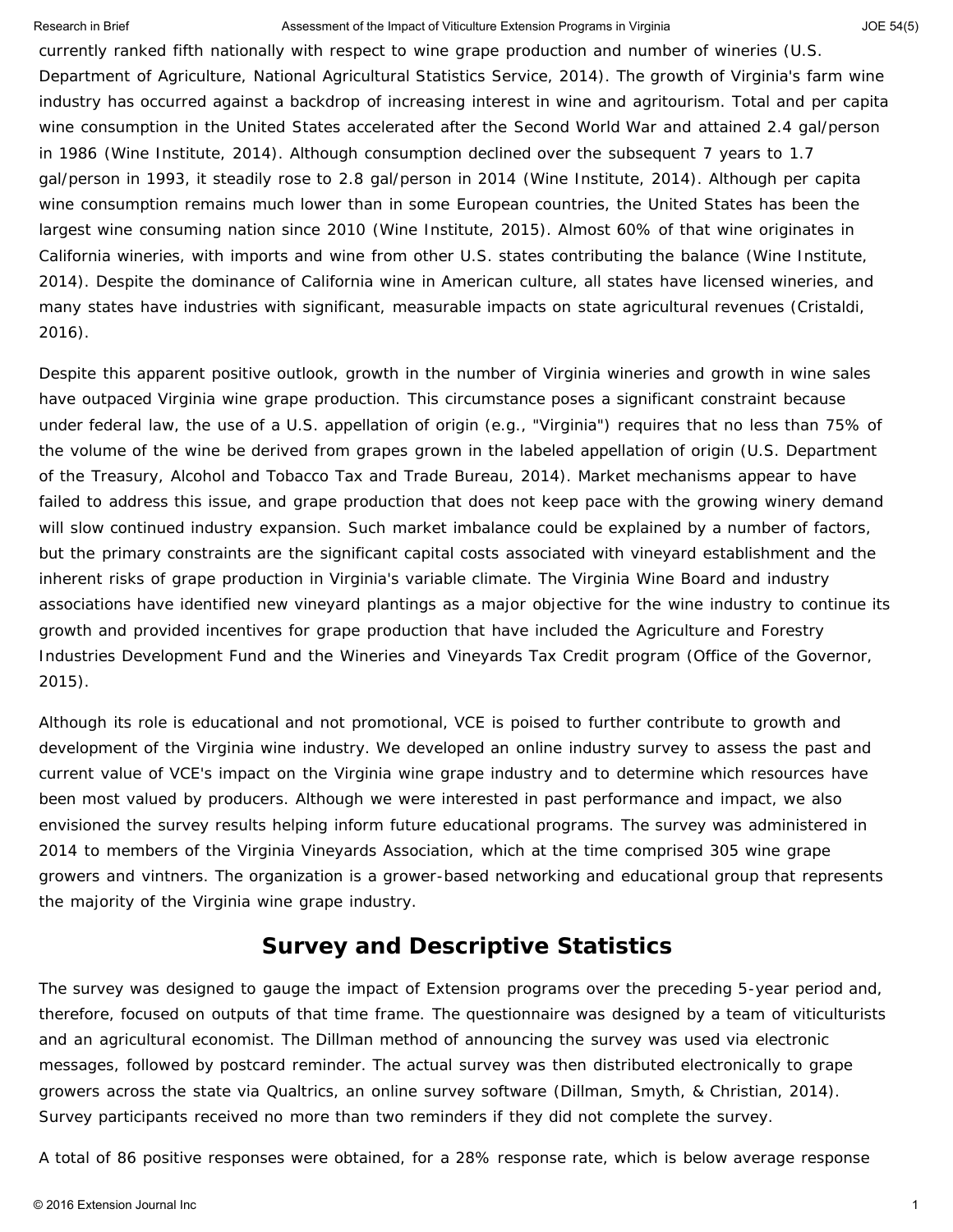rates for impact evaluation web-based surveys (Archer, 2008). Nevertheless, the respondents made up a representative sample that provided a great deal of information, and in general, web-based surveys are found to have lower response rates than mail surveys (Shih & Fan, 2008). The respondents represented a total of 1,163 ac of vines, with an average vineyard size of 11.6 ac.

Figure 1 shows results related to a survey question about the overall benefits and impacts of the programs delivered. Most recommendations and resources were perceived as having value, with 28% rated as beneficial and 63% rated as very beneficial. A small fraction of respondents (5%) stated that they were not sure about the benefits, and 3% responded that the recommendations and resources were only somewhat beneficial.

#### **Figure 1.**

Ratings of Benefits and Impacts of Viticulture Recommendations and Resources



Question: Overall, how would you rate the benefits and impacts of the

Table 1 provides background information for the sample of interest. The majority of the respondents (90%) were commercial grape growers, and 54% were also commercial wine makers. More than half of the respondents (54%) had been commercial grape producers for 10 years or less. In terms of level of training in viticulture, most respondents stated that they were self-taught (85%) and/or had gone through an internship or apprenticeship process (18%). By contrast, only a fraction of grape growers claimed to have some type of formal education in viticulture—community college (18%), 4-year degree (8%), or graduate school (8%). The need and relevance of VCE viticulture educational programs are highlighted by the fact that this industry is mainly comprised of relatively new and self-taught grape growers. Thus, future VCE efforts that are geared toward larger, more informed producers must not ignore the significant contribution of new, inexperienced growers who are more apt to make poor decisions or management mistakes.

### **Table 1.**

Background Information for Grape Producers

|        | Share of  |
|--------|-----------|
| Number | total     |
| Ωf     | responses |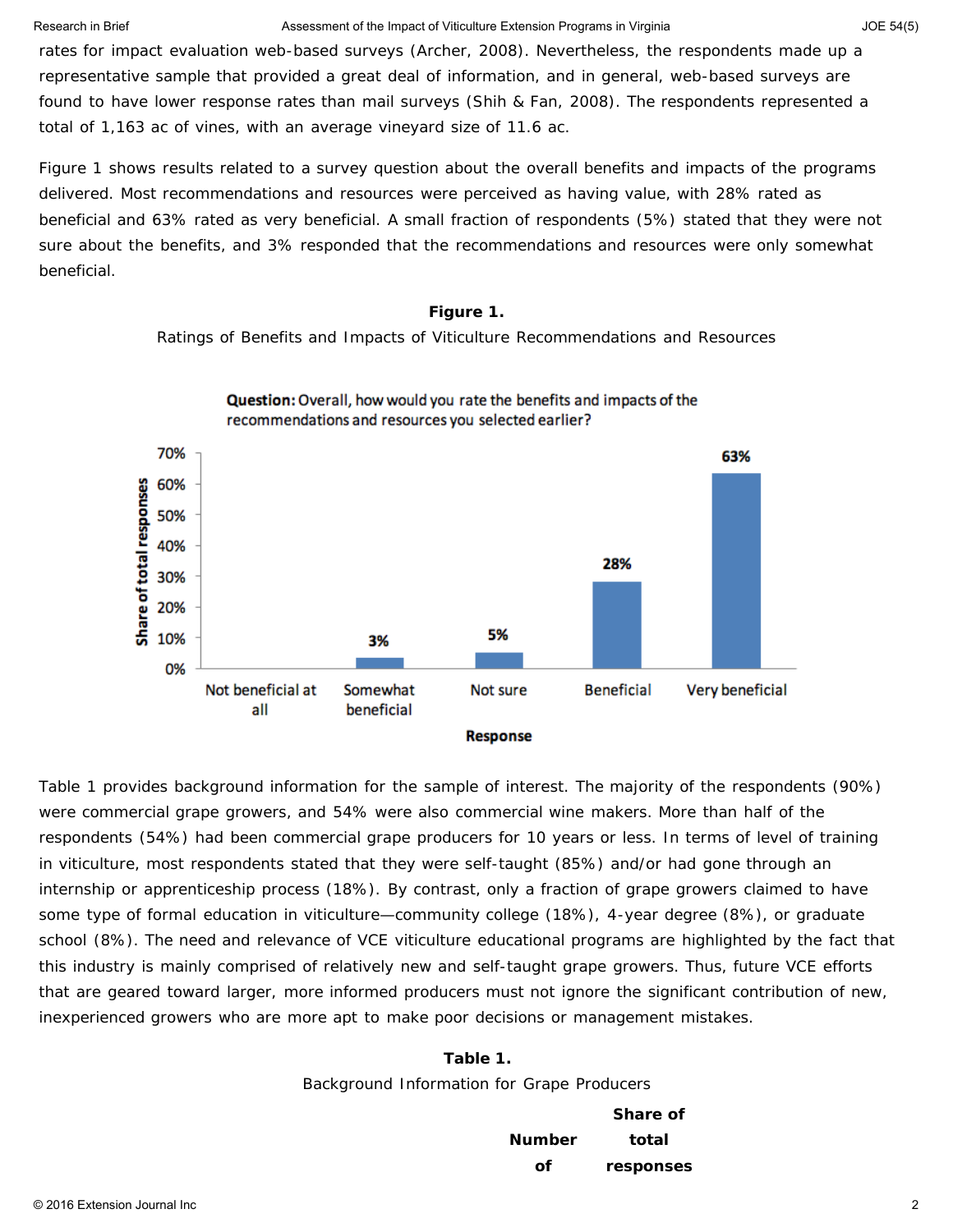| <b>Answer</b>                                                                                                                              | responses | $(\%)$ |
|--------------------------------------------------------------------------------------------------------------------------------------------|-----------|--------|
| Question: Are you a commercial grape grower or<br>vineyard owner (do you currently or plan to sell fruit<br>or use it in your own winery)? |           |        |
| Yes                                                                                                                                        | 86        | 90%    |
| No                                                                                                                                         | 10        | 10%    |
| Question: Do you also make wine commercially?                                                                                              |           |        |
| Yes                                                                                                                                        | 44        | 54%    |
| No                                                                                                                                         | 38        | 46%    |
| Total                                                                                                                                      | 82        | 100%   |
| Question: How long have you been part of the Virginia<br>wine grape industry?                                                              |           |        |
| $<$ 1 year                                                                                                                                 | 8         | 10%    |
| $1-5$ years                                                                                                                                | 20        | 24%    |
| 5-10 years                                                                                                                                 | 16        | 20%    |
| $> 10$ years                                                                                                                               | 37        | 46%    |
| Total                                                                                                                                      | 81        | 100%   |
| Question: Please characterize your viticulture training?<br>Mark all that apply.                                                           |           |        |

| Self-taught                | 74 | 85% |
|----------------------------|----|-----|
| Internship/apprenticeships | 16 | 18% |
| Community college          | 16 | 18% |
| Four-year Institution      | 7  | 8%  |
| Graduate school            | 7  | 8%  |

The survey provided a comprehensive list of Extension viticulture outputs delivered over the preceding 5 years and asked grape producers to identify those outputs that they had found to be beneficial (Table 2). Grape pest management, organized workshops and seminars, and the viticulture newsletter ranked as the top three outputs, with more than 80% of the respondents finding these outputs to be beneficial. On the other hand, outputs related to GIS and canopy assessment were found to be the least beneficial programs, with 26% and 15% response rates, respectively. That said, it is not surprising that GIS vineyard site evaluation tools would have little or no utility to those producers with established vineyards.

#### **Table 2.**

Ranking of Viticulture Outputs

**Response rate (%)**

#### **Rank Output**

© 2016 Extension Journal Inc 3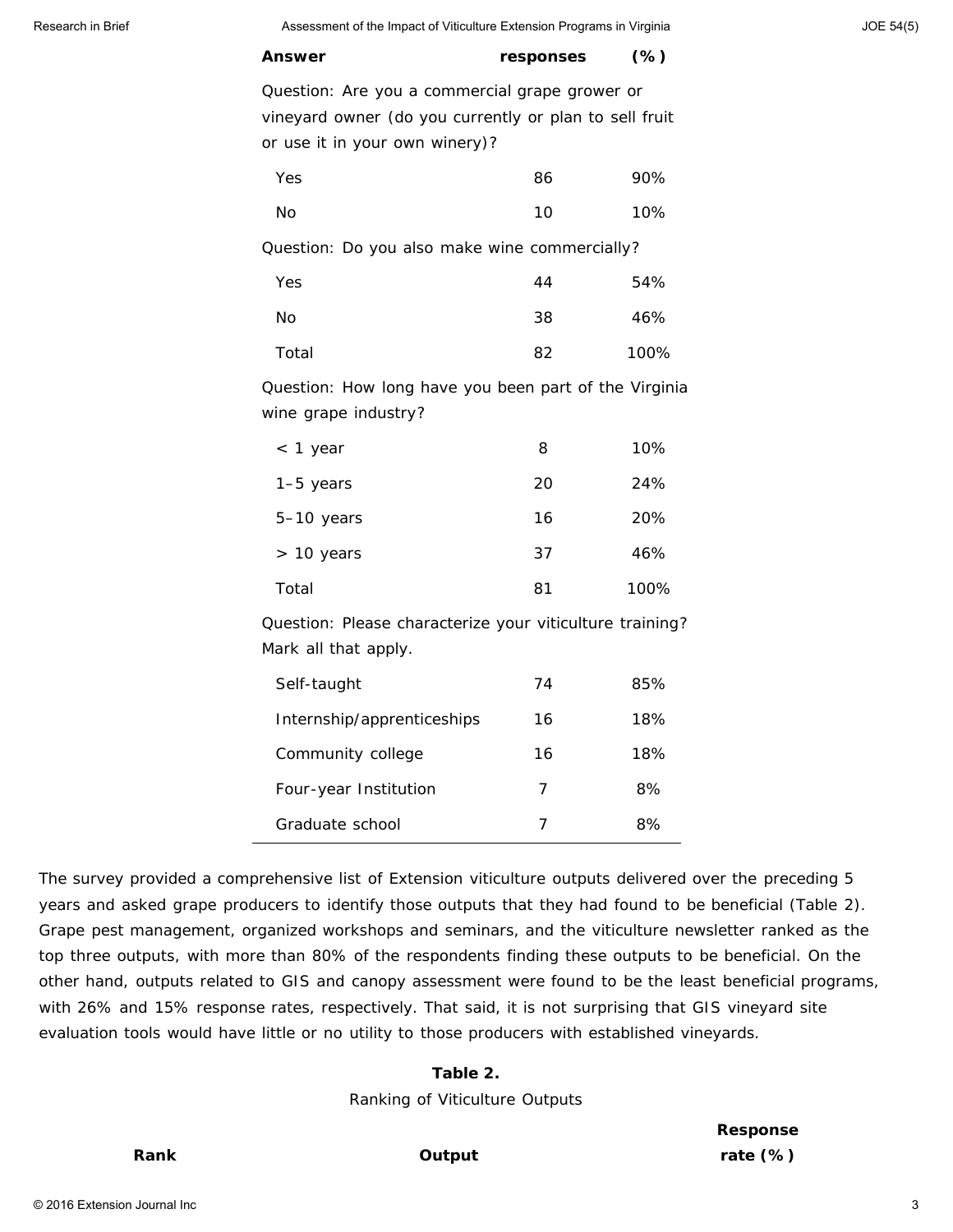| Research in Brief | Assessment of the Impact of Viticulture Extension Programs in Virginia                                                                |    | JOE 54(5) |
|-------------------|---------------------------------------------------------------------------------------------------------------------------------------|----|-----------|
| 1                 | Grape pest management recommendation (pest management<br>guides, ideas from seminars, ideas from regional vineyard<br>meetings, etc.) | 89 |           |
| $\overline{2}$    | Workshops, seminars, vineyard Extension meetings, and other<br>public forums                                                          | 84 |           |
| 3                 | Viticulture Notes newsletter                                                                                                          | 83 |           |
| 4                 | Wine Grape Production Guide for Eastern North America (book)                                                                          | 68 |           |
| 5                 | Telephone, email, or other one-on-one recommendations                                                                                 | 58 |           |
| 6                 | Training and vine pruning recommendations from attending<br>pruning workshop(s)                                                       | 57 |           |
| 7                 | Dr. Mizuho Nita's Pathology Blog                                                                                                      | 56 |           |
| 8                 | Under-the-trellis cover crops for vegetative growth<br>management of vigorous vines                                                   | 53 |           |
| 9                 | On-site visit by viticulture team members with<br>recommendations provided/followed                                                   | 49 |           |
| 10                | Fertilizer/lime recommendations (either personally or gained<br>from Wine Grape Production Guide)                                     | 49 |           |
| 11                | Variety recommendations (Virginia Vineyards Association<br>meetings or other venues)                                                  | 44 |           |
| 12                | Assistance from your local/county Virginia Cooperative<br>Extension office                                                            | 41 |           |
| 13                | Nutrition recommendations based on soil and/or plant tissue<br>analysis results                                                       | 40 |           |
| 14                | Sprayer calibration                                                                                                                   | 38 |           |
| 15                | Online geographic information system (GIS) vineyard site<br>evaluation tool                                                           | 26 |           |
| 16                | Canopy assessment with point quadrat analysis (canopy<br>transects)                                                                   | 15 |           |
| 17                | Other                                                                                                                                 | 9  |           |

In terms of time savings resulting from the use of or knowledge gained from the Extension programming, 73% of the respondents said that the recommendations or resources saved them time, whereas 24% stated that they were not sure (Table 3). Of those recognizing the time savings and providing specific information, 42% responded that the programs saved them 2–5 hr/ac, and 26% estimated time savings of 6–10 hr/acre.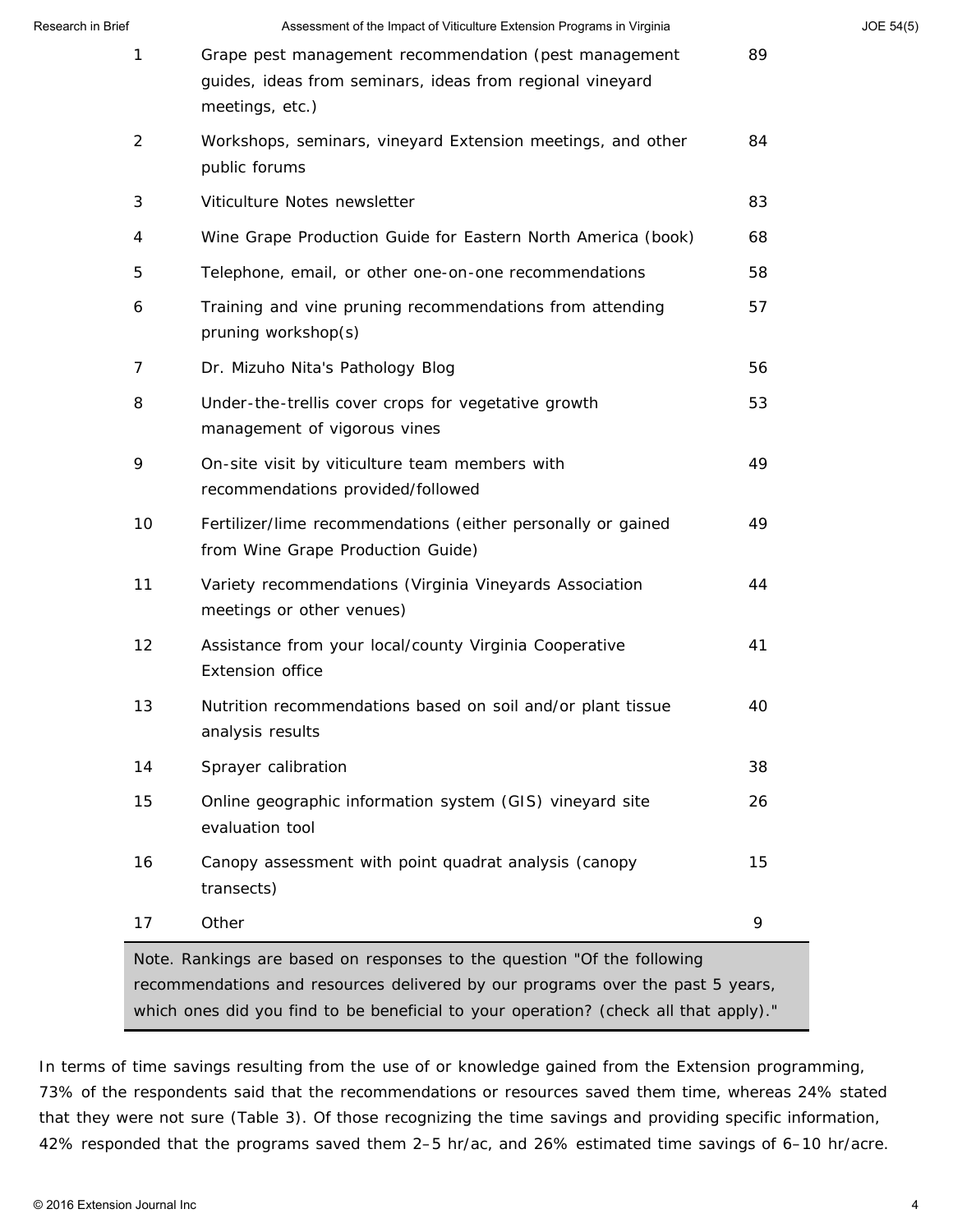Given the opportunity cost, the value of time, and labor wages, these results confirm the positive economic impacts generated by the associated programs.

#### **Table 3.**

Time Savings Resulting from Viticulture Outputs

|                    | Number of                               | Share of total                                    |
|--------------------|-----------------------------------------|---------------------------------------------------|
| Answer             | responses                               | responses (%)                                     |
|                    |                                         | Question: Did the recommendations or resources    |
| save you time?     |                                         |                                                   |
| Yes                | 67                                      | 73%                                               |
| No                 | 1                                       | 1%                                                |
| Not sure           | 22                                      | 24%                                               |
| Not<br>applicable  | 2                                       | 2%                                                |
| Total              | 92                                      | 100%                                              |
|                    | how many hours/acre of time were saved? | Question: If you answered "Yes," can you estimate |
| $\leq 1$ hr/ac     | 7                                       | 11%                                               |
| $2-5$ hr/ac        | 26                                      | 42%                                               |
| $6 - 10$<br>hr/ac  | 16                                      | 26%                                               |
| $11 - 50$<br>hr/ac | 8                                       | 13%                                               |
| > 50<br>hr/ac      | 5                                       | 8%                                                |
| Total              | 62                                      | 100%                                              |

Seventy-one percent of survey respondents stated that the resources or recommendations saved them money (Table 4). Among those responding positively, the estimated average monetary savings were \$354/ac. After multiplying the number of acres owned by those who responded positively by their stated peracre savings, it was estimated that recommendations provided by VCE to Virginia vineyard operators saved this group a total of \$114,930. It is important to note that this value is likely an underestimation of the total monetary impact. This is because for various reasons, out of those who stated that the recommendations saved them money, 25 did not specify a monetary value for such savings.

Growers also were asked whether the recommendations or resources improved their net profit per acre. As many as 62% of growers answered "Yes" (Table 4), with an average increase in profits of \$1,127/ac. The product of the number of acres of those who responded positively and their stated per-acre profit increase totaled \$283,720 for this group. Once again, this amount is an underrepresentation of the real increase in profits for those who acknowledged an increase in their profits due to these programs. In this case, 14 of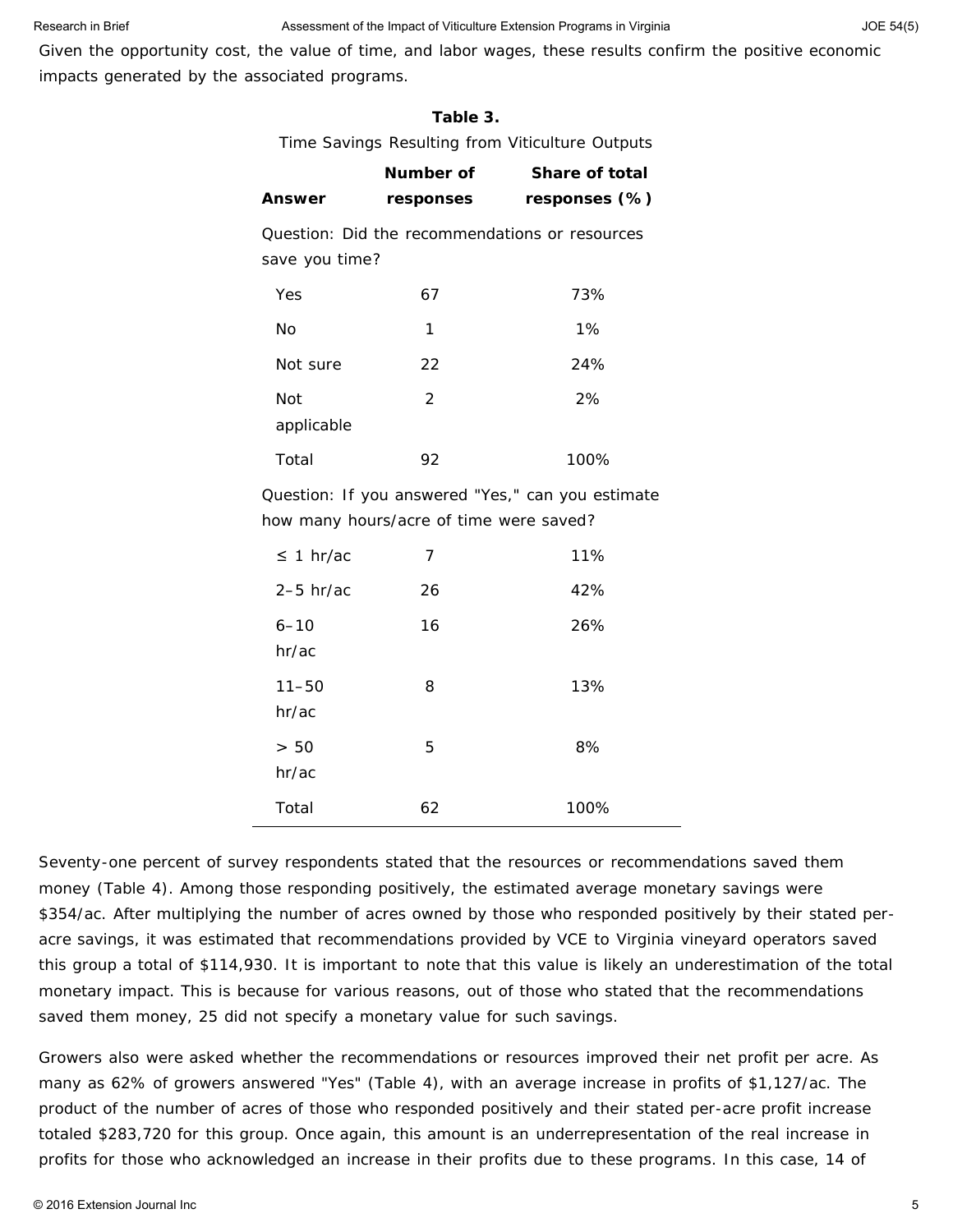the respondents who answered "Yes" to this question did not indicate an actual value.

#### **Table 4.**

Money Savings and Profit Enhancement from

#### Viticulture Outputs

|                                                                                     | Number of | <b>Share of total</b> |
|-------------------------------------------------------------------------------------|-----------|-----------------------|
| <b>Answer</b>                                                                       | responses | responses (%)         |
| Question: Did the recommendations or resources<br>save you money?                   |           |                       |
| Yes                                                                                 | 62        | 71%                   |
| No                                                                                  | 25        | 29%                   |
| Total                                                                               | 87        | 100%                  |
| Question: Did the recommendations or resources<br>improve your net profit per acre? |           |                       |
| Yes                                                                                 | 49        | 62%                   |
| Nο                                                                                  | 30        | 38%                   |
| Total                                                                               | 79        | 100%                  |

According to responses to another question, 87% of respondents felt that Extension recommendations or resources had improved the quality of their fruit, whereas 13% did not (Table 5). This finding is particularly important in an industry in which the value of grapes is positively correlated to grape quality. To quantify the improvements in quality, producers were asked to estimate how much fruit quality was improved in terms of dollar amount per ton. Nearly half of the respondents (46%) stated that even though fruit quality was improved, its value remained unchanged; however, 38% of respondents indicated that crop value was increased between \$50 and \$200 per ton as a direct result of the Extension recommendations or resources (Table 5).

### **Table 5.** Improvements in Fruit Quality Resulting from Viticulture Outputs

|                                                                               |               | Share of  |
|-------------------------------------------------------------------------------|---------------|-----------|
|                                                                               | <b>Number</b> | total     |
|                                                                               | Οf            | responses |
| Answer                                                                        | responses     | $(\%)$    |
| Question: Did the recommendations or resources<br>improve your fruit quality? |               |           |
|                                                                               |               |           |
| Yes                                                                           | 74            | 87%       |
| No                                                                            | 11            | 13%       |
| Total                                                                         | 85            | 100%      |
|                                                                               |               |           |

Question: Please estimate how much your fruit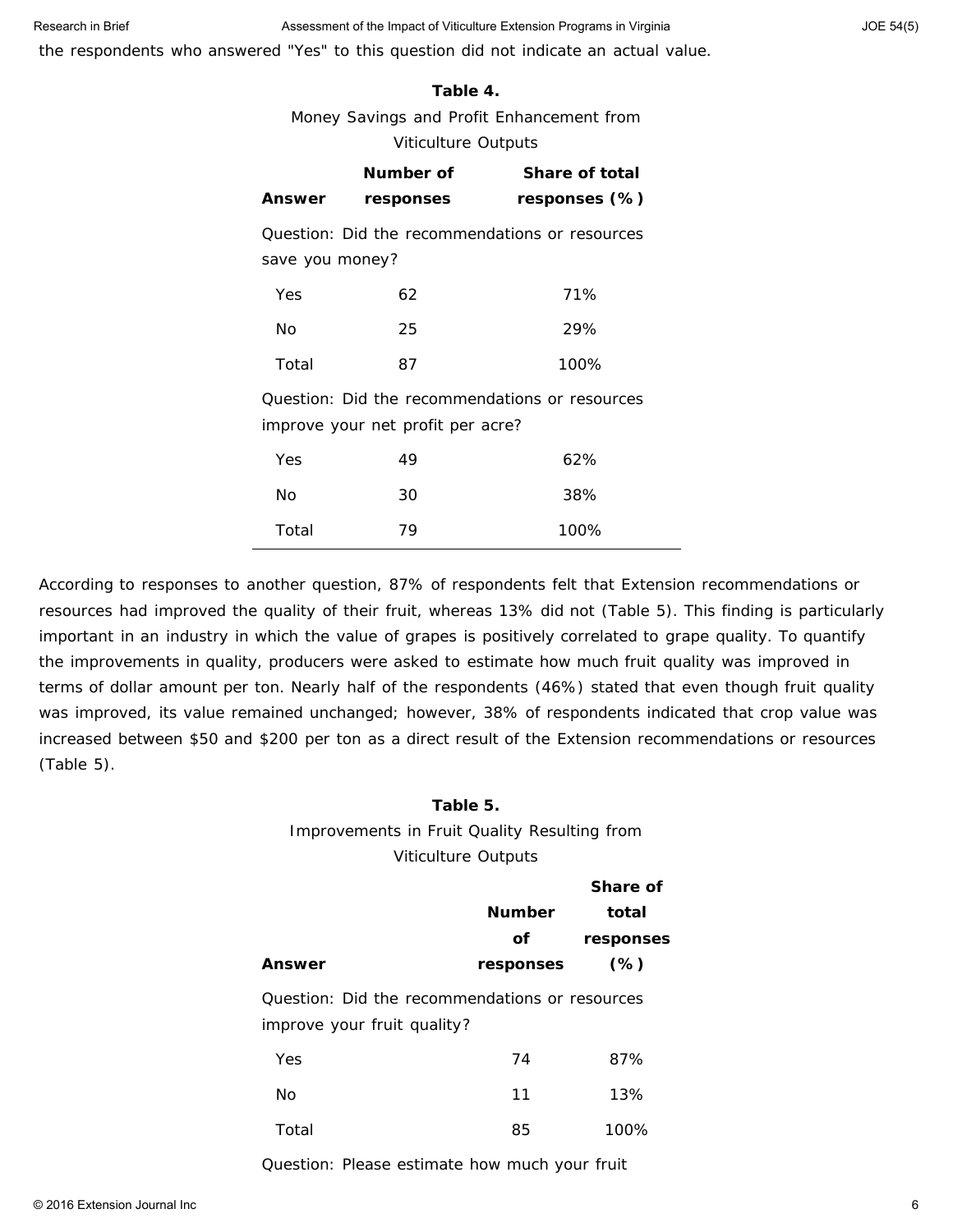quality was improved. Fruit quality in this case might be measured as a premium added to the price per ton paid for your fruit (or a reasonable estimate if your fruit were to be sold).

| Fruit quality was     | 31            | 46%  |
|-----------------------|---------------|------|
| improved, but fruit   |               |      |
| value was not changed |               |      |
| \$20/ton              | $\mathcal{P}$ | 3%   |
| \$50/ton              | 6             | 9%   |
| \$100/ton             | 7             | 10%  |
| \$200/ton             | 13            | 19%  |
| Other                 | 9             | 13%  |
| Total                 | 68            | 100% |

Grape producers also were asked whether Extension recommendations or resources had influenced their decision making related to increasing their vineyard acreage. Forty-three percent of the respondents reported that the programming had positively affected their plans. The remaining 57% of respondents indicated that experience with the programming had not influenced their decision making related to increasing their vineyard acreage. Of those respondents who indicated that the programming had positively affected their plans for future vineyard expansion, 66% indicated that they would plant an additional 1–5 ac.

#### **Table 6.**

Impact of Viticulture Outputs on Plantation of New Vineyards

|                                                  | Number of                                 | <b>Share of total</b>                             |  |
|--------------------------------------------------|-------------------------------------------|---------------------------------------------------|--|
| Answer                                           | responses                                 | responses (%)                                     |  |
|                                                  |                                           | Question: Did your experience with any of our     |  |
|                                                  |                                           | recommendations or resources affect your decision |  |
|                                                  |                                           | to increase your vineyard acreage (e.g., maybe    |  |
| another variety)?                                |                                           |                                                   |  |
| Yes                                              | 37                                        | 43%                                               |  |
| No                                               | 49                                        | 57%                                               |  |
| Total                                            | 86                                        | 100%                                              |  |
| Question: If our Extension recommendations       |                                           |                                                   |  |
| affected your decision to plant additional grape |                                           |                                                   |  |
|                                                  | acreage, how many acres will you install? |                                                   |  |
| 1 ac                                             | 7                                         | 19%                                               |  |
| $2 - 5$                                          | 17                                        | 47%                                               |  |
|                                                  |                                           |                                                   |  |

ac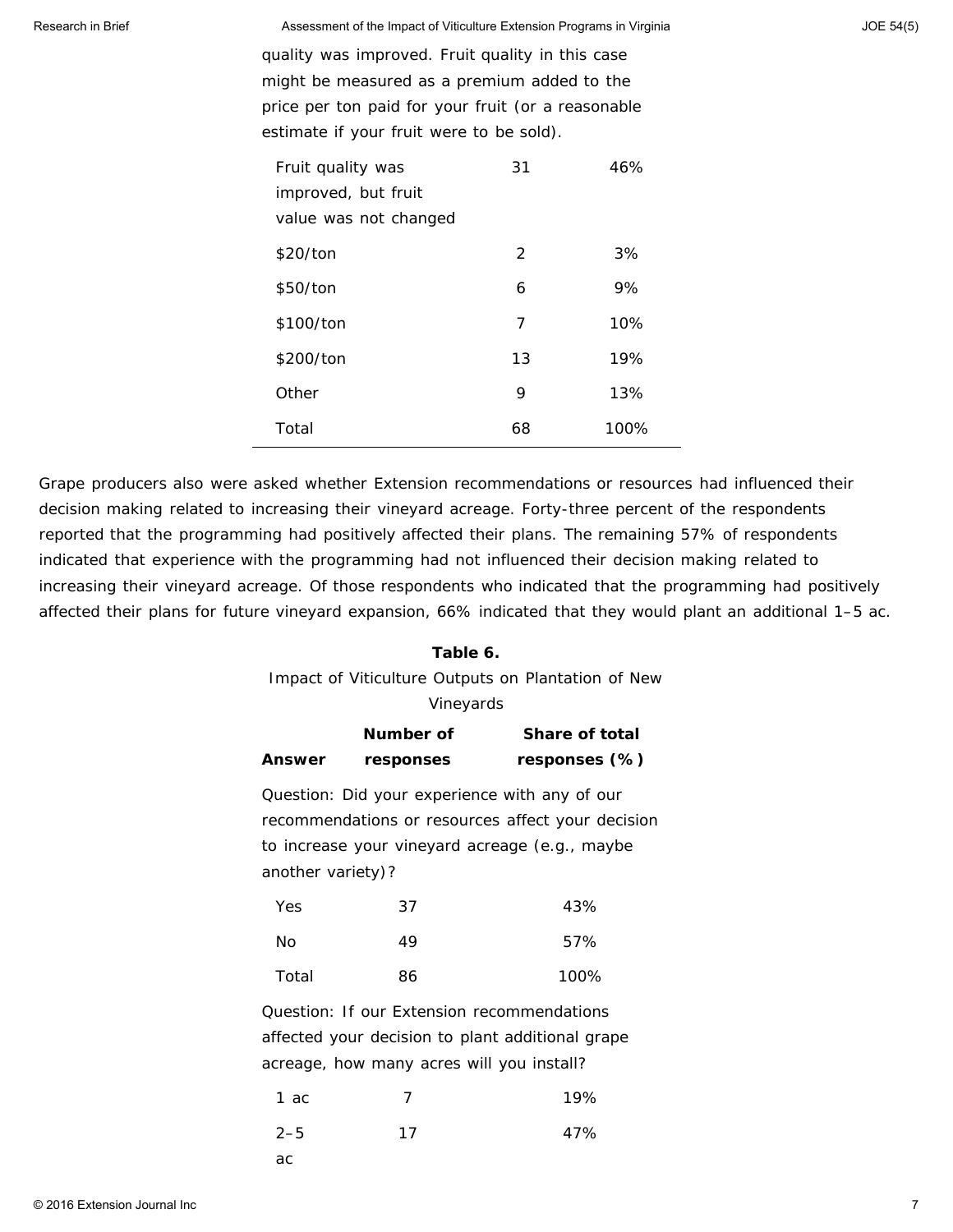| $6 - 10$ | 7  | 19%  |
|----------|----|------|
| ac       |    |      |
| > 10     | 5  | 14%  |
| ac       |    |      |
| Total    | 36 | 100% |

## **Empirical Model and Results**

An ordered logit model was estimated to identify those factors that are most likely to be associated with higher benefits of the Extension viticulture outputs. For our application, we hypothesized that the likelihood that a grape grower perceived the recommendations or resources as useful and beneficial was influenced by a series of factors. Equation 1, shown below, posits that the perceived benefits of the viticulture recommendations and resources are a linear function of the factors described in Table 7.

*Benefits = function [size, location (NOVA), winery, experience, viticulture training]*

#### *(1)*

#### **Table 7.**

Descriptions of Variables Used in the Empirical Model

| Variable                                                                                                                                                               |                                                                                                                                                                                      | <b>Expected</b>    |
|------------------------------------------------------------------------------------------------------------------------------------------------------------------------|--------------------------------------------------------------------------------------------------------------------------------------------------------------------------------------|--------------------|
| name                                                                                                                                                                   | Variable description                                                                                                                                                                 | sign               |
| <b>Benefits</b>                                                                                                                                                        | Rating of the benefits and impacts of the<br>recommendations and resources delivered—Likert scale<br>1-5: 1 (not beneficial at all) and 5 (very useful)                              |                    |
| <b>Size</b>                                                                                                                                                            | Size of operation (in acres)                                                                                                                                                         |                    |
| Location<br>(NOVA <sup>a</sup> )                                                                                                                                       | Dummy variable to assess the impact of proximity of<br>grape growers to Virginia Cooperative Extension<br>Experimental Station: 1, grower is located in NOVA<br>region; 0, otherwise | $\hspace{0.1mm} +$ |
| Winery                                                                                                                                                                 | Dummy variable to distinguish those who are only grape<br>growers from those who also are commercial wine<br>producers: 1, commercial wine production; 0, otherwise                  | $^{+}$             |
| Experience                                                                                                                                                             | Total years of experience in grape growing                                                                                                                                           |                    |
| Viticulture<br>training                                                                                                                                                | Level of viticulture training-Likert scale 1-5: 1 (self-<br>taught) and 5 (graduate school)                                                                                          |                    |
| $a$ NOVA = northern Virginia; the following counties are included in our definition of<br>the NOVA region: Clarke, Loudon, Fauquier, Rappahannock, Warren, Shenandoah, |                                                                                                                                                                                      |                    |

and Frederick.

Equation 1 was estimated using White's (1980) robust standard errors, which provides standard errors that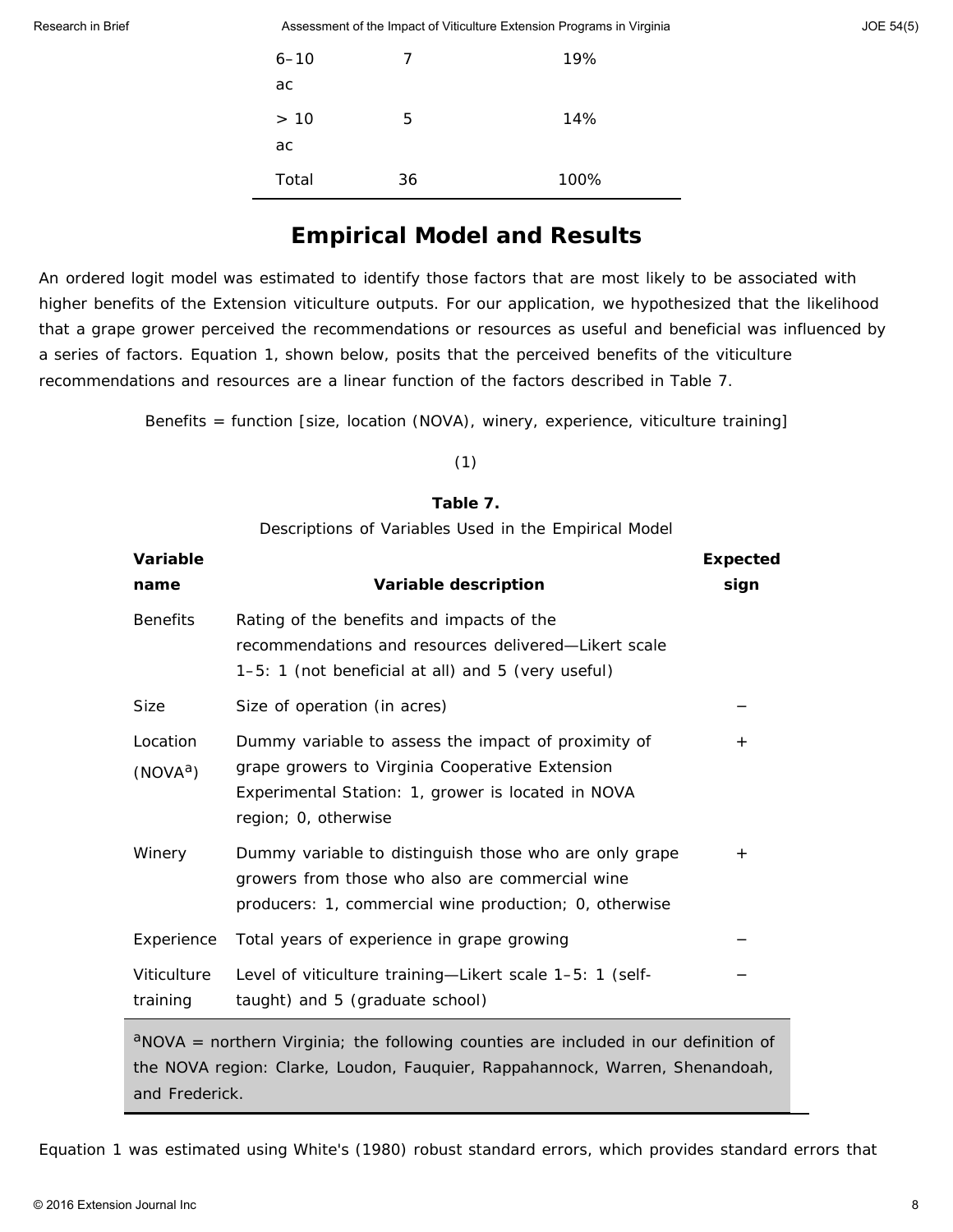are robust against heteroskedasticity and serial correlation, and it helps correct for model misspecification (Long & Freese, 2006). The results in Table 8 show that the estimated model includes 78 observations and that the estimated *p*-value is .0006, which indicates that the model as a whole is statistically significant at the 1% level. A correlation matrix showed no evidence of multicollinearity between variables.

The estimated results shown in Table 8 reveal that all individual dependent variables had statistically significant impact on the dependent variable (benefits). Larger-scale producers and those who are also commercial wine producers appear to benefit less from the recommendations and resources. The negative sign for commercial wine producers might be because some of them may have full-time trained staff who manage their vineyards and wine-making operations. Consequently, some of these programs may not be as relevant for this group. As expected, a higher level of viticulture training is negatively correlated with the stated benefits from the Extension programs. Producers located in northern Virginia benefited more from programming than did those located in more distant locations. This circumstance may relate to certain producers' being located nearer to workshops and other field meetings. Producers with more experience also benefit more from the viticulture programming, which goes against the hypothesized relationship. A possible explanation for this might be that more knowledgeable producers are able to capitalize more effectively on educational programs. Furthermore, more experienced producers with longer exposure to programs may be in a better position to assess their benefits.

> **Table 8.** Ordered Logit Model Output

| <b>Benefit</b>                                 | Coefficient p-value |      |  |
|------------------------------------------------|---------------------|------|--|
| Size                                           | $-0.14**$           | 0.03 |  |
| Location (NOVA)                                | $0.96*$             | 0.07 |  |
| Winery                                         | $-1.39**$           | 0.04 |  |
| Experience                                     | $0.53*$             | 0.07 |  |
| Viticulture training                           | $-0.42*$            | 0.07 |  |
| cut 1                                          | 1.27                |      |  |
| cut 2                                          | 1.61                |      |  |
| cut <sub>3</sub>                               | 0.97                |      |  |
| Number of $Obs = 78$                           |                     |      |  |
| Prob > $X^2$ = .0006                           |                     |      |  |
| Pseudo $R^2$ = 0.1161                          |                     |      |  |
| ***Denotes 1% significance level. **Denotes 5% |                     |      |  |

significance level. \*Denotes 10% significance level.

The parallel regression assumption is an integral assumption when running an ordered model; however, it is often violated, as it is common for βs to differ across values of *j* (Williams, 2006). According to Long & Freese (2006), the parallel regression assumption states that the βs are not allowed to differ across thresholds or cut points. To test for this assumption, a likelihood-ratio test developed by Brant (1990) is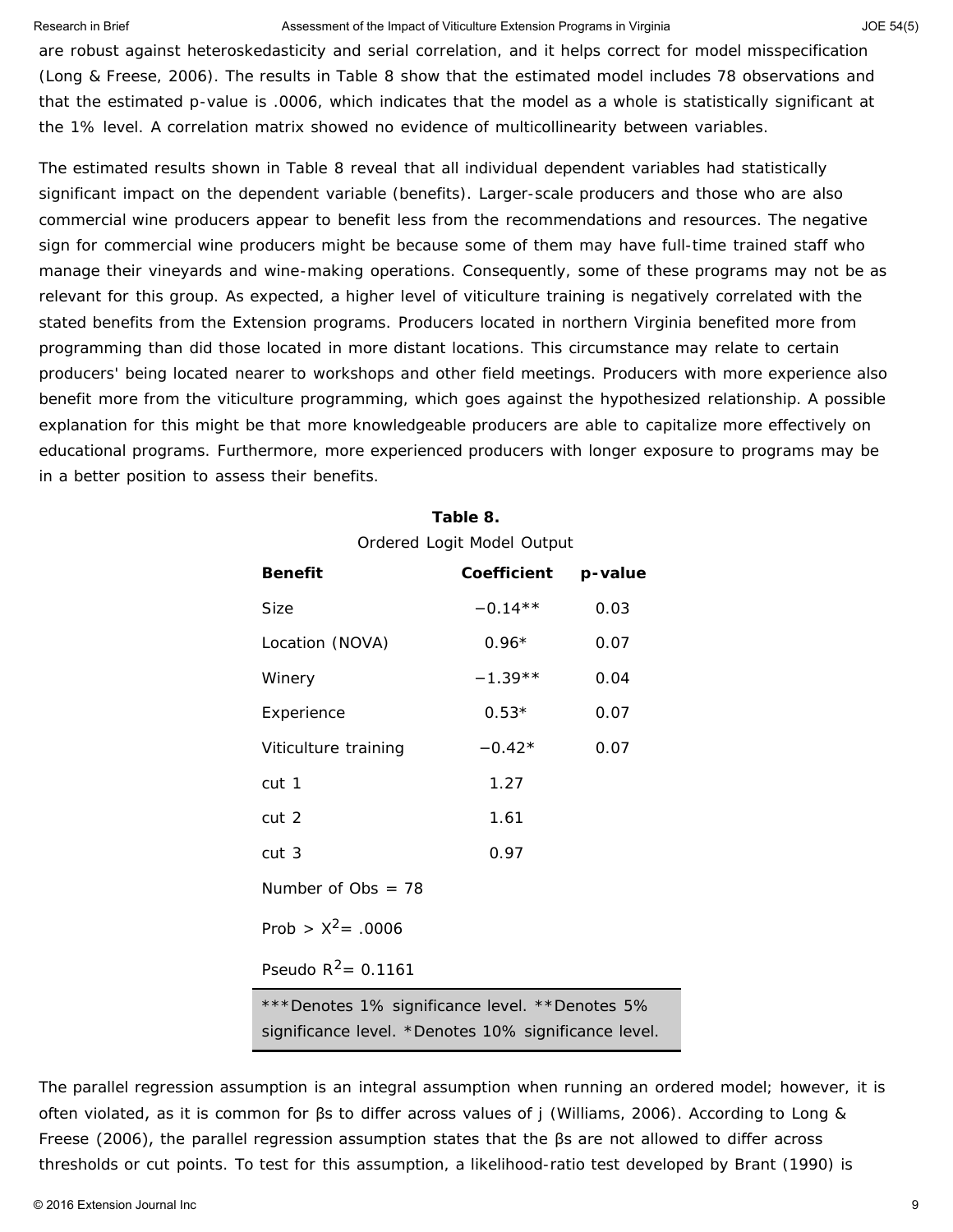used. The null hypothesis posits that there is no difference in the coefficients between models and that the parallel regression assumption holds (University of California, Los Angeles, 2014). The overall model shows a *p*-value of .594; thus, we fail to reject the null hypothesis, and the model does not violate the assumption of parallel regression. When applied to individual variables, the assumption of parallel regression continues to hold. These results bolster the robustness of the findings from the empirical model.

### **Conclusion and Policy Implications**

If the Virginia wine industry is to continue to expand, there will be an increased need for Virginia wine grapes and for viticulture educational programs to support vineyard expansion. This is because more educated and better trained grape producers will likely increase the quality and quantity of locally produced grapes.

The questionnaire results discussed herein present clear evidence that the recommendations and resources that VCE and Virginia Tech have provided have been beneficial to Virginia grape growers. The benefits have been multifaceted, and for a number of growers, the recommendations and resources have resulted in time and money savings and improvements in fruit quality and have influenced their future planting decisions. Some outputs, including pest management recommendations, workshops, and the viticulture newsletter, appear to have had greater value than others. The introduction of invasive pests, pathogen and pest resistance to pesticides, and changing federal and state regulatory policies all drive an ongoing need to retool and further educate existing growers. At same time, new entrants to grape growing require consistent and easily accessible information that can help inform fundamental business decisions.

Statistical analysis revealed that those growers who operate larger farms and have higher levels of viticulture training were less likely to benefit from the Extension viticulture outputs. This is true for those who also produce wine commercially as well. On the other hand, growers operating near where programs are often delivered and those with higher levels of experience are more likely to benefit from the recommendations and resources. Although specific to the Virginia grape industry, the findings of the study reported here may be applicable to other emerging wine regions in the United States where there is a need for viticulture education programs.

#### **Disclaimer**

The views expressed in this article do not represent those of the Economic Research Service or the U.S. Department of Agriculture.

### **References**

Archer, T. M. (2008). Response rates to expect from web-based surveys and what to do about it. *Journal of Extension*, *46*(3) Article 3RIB3. Available at: <https://www.joe.org/joe/2008june/rb3.php>

Brant, R. (1990). Assessing proportionality in the proportional odds model for ordered logistic regression. *Biometrics*, *46*, 1171–1178.

Christaldi, J. (2016). *50 wine facts from 50 United States.* Retrieved from <http://napavalleywineacademy.com/50-united-states-and-50-wine-facts/>

Dillman, D. A, Smyth, J. D., & Christian, L. M. (2014). *Internet, phone, mail, and mixed-mode surveys: The*